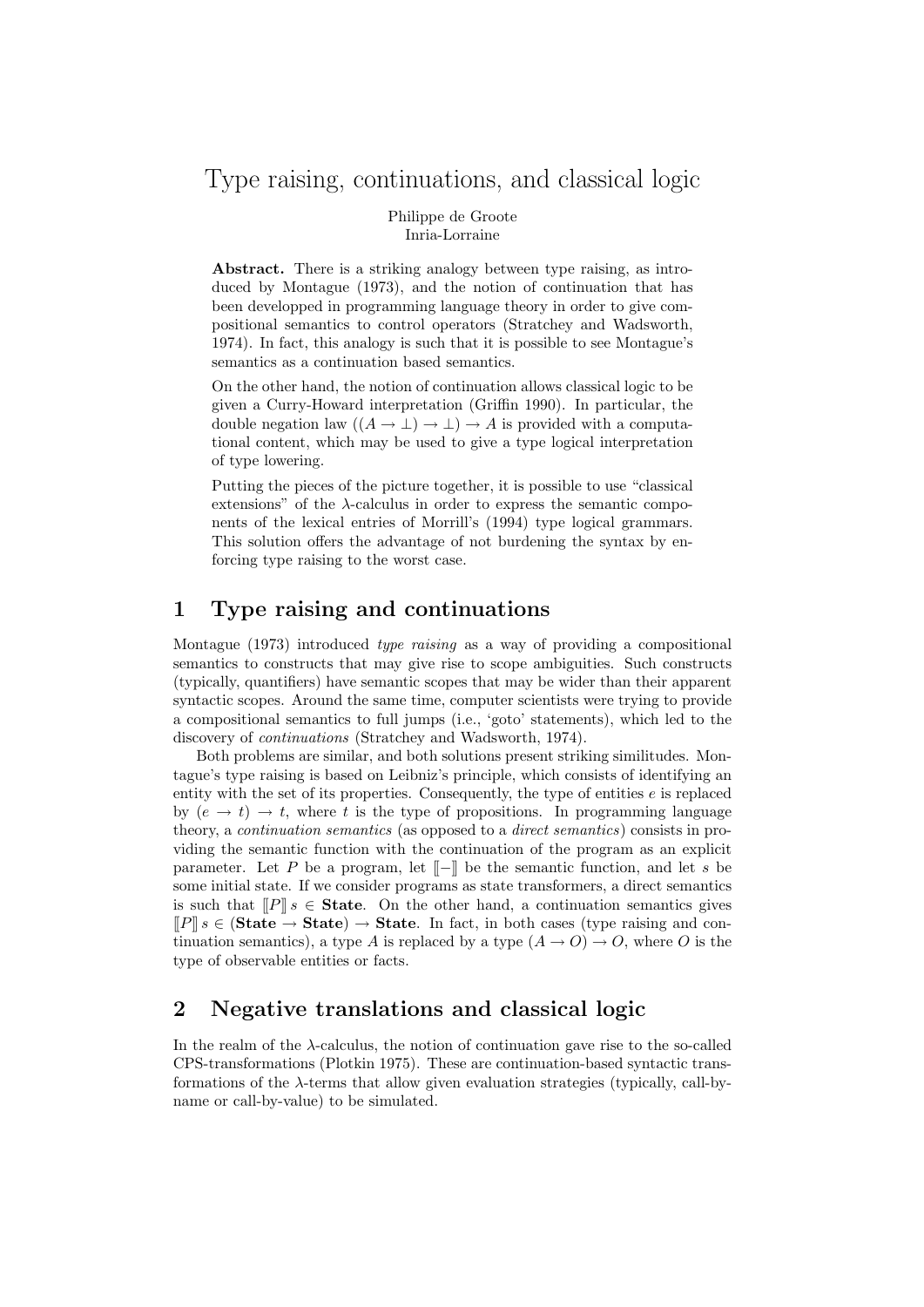For instance, Plotkin's call-by-value CPS-transformation is as follows:

$$
\overline{c} = \lambda k. k c;
$$
  
\n
$$
\overline{x} = \lambda k. k x;
$$
  
\n
$$
\overline{\lambda x. M} = \lambda k. k (\lambda x. \overline{M});
$$
  
\n
$$
\overline{M N} = \lambda k. \overline{M} (\lambda m. \overline{N} (\lambda n. m n k))
$$

Now, compare the following naive type logical grammar, where the lexical items are assigned a direct interpretation:

| John  | - | J                                       | : NP                      |
|-------|---|-----------------------------------------|---------------------------|
| Mary  | - | M                                       | : NP                      |
| loves | - | $\lambda x. \lambda y. \text{LOVE} y x$ | : $(NP \setminus S) / NP$ |

together with the grammar, where the lexical items are assigned a Montague-like interpretation:

| John  | - | $\lambda k \cdot k$ J                                                                     | : | $NP$                    |
|-------|---|-------------------------------------------------------------------------------------------|---|-------------------------|
| Mary  | - | $\lambda k \cdot k$ M                                                                     | : | $NP$                    |
| loves | - | $\lambda f \cdot \lambda g \cdot f (\lambda x \cdot g (\lambda y \cdot \text{LOVE} y x))$ | : | $(NP \setminus S) / NP$ |

Again, the analogy between continuation and type raising is striking. The Montaguelike interpretation may almost be seen as the call-by-value CPS-transform of the direct interpretation. This opens a new line of research that has been advocated in Barker's recent work (2000, 2001).

When applying a CPS-transformation to a typed  $\lambda$ -term, it induced another transformation at the type level (Meyer and Wand, 1985). For instance, the above CPS-transformation induces the following type transformation:

$$
\overline{\alpha} = (\alpha^* \to \bot) \to \bot, \text{ where:}
$$
  

$$
a^* = a, \text{ for } a \text{ atomic;}
$$
  

$$
(\alpha \to \beta)^* = \alpha^* \to \overline{\beta}.
$$

Griffin (1990) observed that these type transformations amount to double negative translations of classical logic into minimalist logic, and that it allows classical logic to be provided with a formulae-as-type interpretation. In this setting, the double negation law  $((A \to \bot) \to \bot) \to A$ , which corresponds to type lowering, is given a computational content by considering the absurd type ⊥ to be the type of observable entities (this is radically different from the usual interpretation of  $\perp$  as the empty type).

### 3 The  $\lambda \mu$ -calculus

Griffin's discovery gave rise to several extensions of the  $\lambda$ -calculus, which aim at adapting the Curry-Howard isomorphism to the case of classical logic. The  $\lambda \mu$ calculus (Parigot 1992) is such a system.

The  $\lambda \mu$ -calculus is a strict extension of the  $\lambda$ -calculus. Its syntax is provided with a second alphabet of variables  $(\alpha, \beta, \gamma, \ldots$  called the  $\mu$ -variables), and two additional constructs:  $\mu$ -abatraction ( $\mu \alpha$ , t), and naming ( $\alpha t$ ). These constructs obey the following typing rules:

$$
\begin{array}{c|c}\n\alpha : \neg A & t : A \\
\hline\n\alpha t : \bot & \n\end{array}\n\qquad\n\begin{array}{c}\n[\alpha : \neg A] \\
\hline\nt : \bot \\
\hline\n\mu\alpha. t : A\n\end{array}
$$

Besides  $\beta$ -reduction: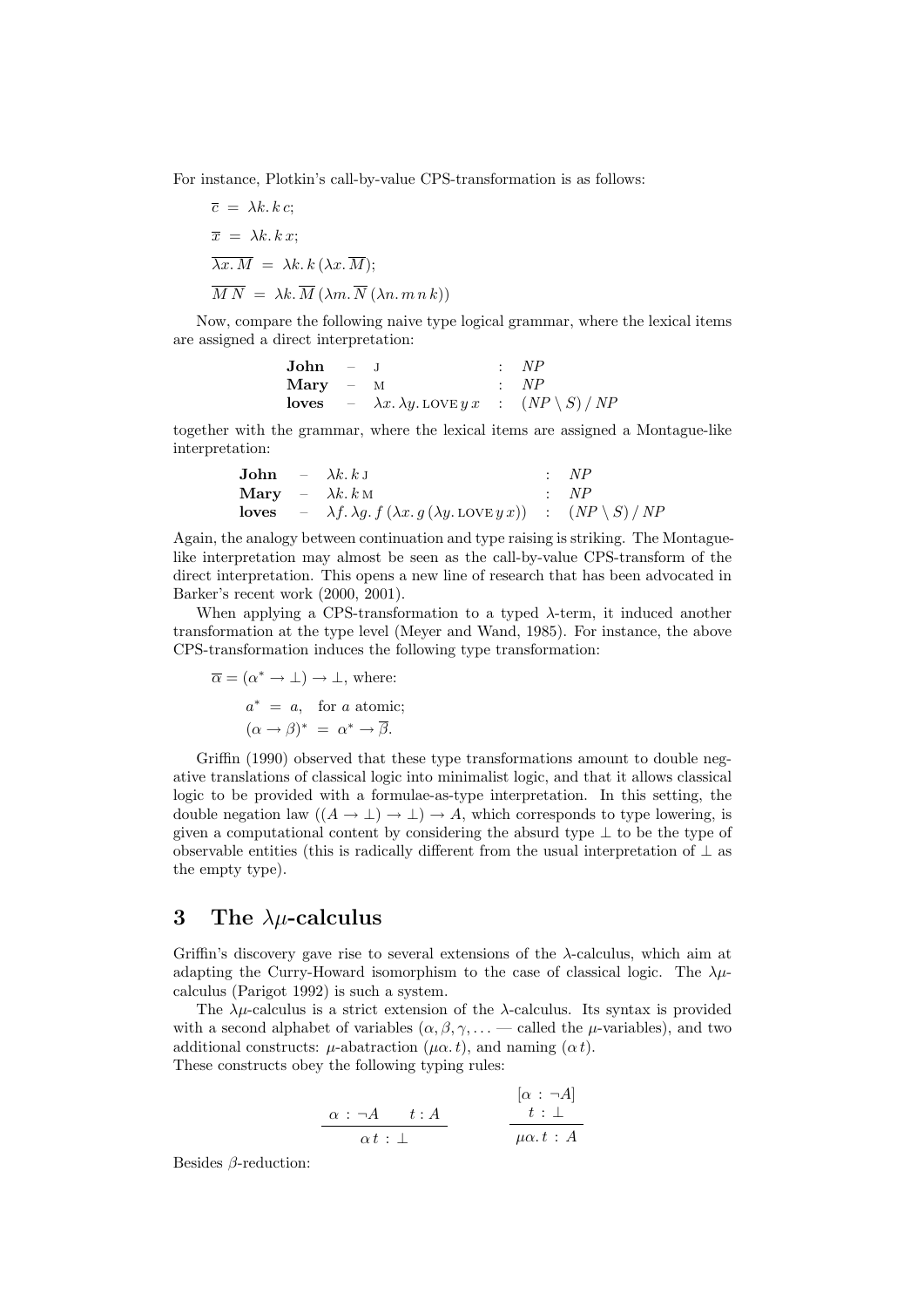( $\beta$ )  $(\lambda x. t) t \longrightarrow t[x := u]$ 

a notion of  $\mu$ -reduction is defined:

 $(\mu)$   $(\mu \alpha, u) v \longrightarrow \mu \beta, u[\alpha t_i := \beta (t_i v)]$ 

where  $u[\alpha t_i := \beta(t_i v)]$  stands for the term u where each subterm of the form  $\alpha t_i$  has been replaced by  $\beta(t_i v)$ . It corresponds to the following proof-theoretic reduction:

$$
\frac{\alpha : \neg(A \to B) \quad 1 \quad t_i : A \to B}{\alpha t_i : \bot} \qquad \qquad \frac{\vdots \qquad \vdots \qquad \vdots \qquad \vdots \qquad \vdots \qquad \vdots \qquad \vdots \qquad \vdots \qquad \vdots \qquad \vdots \qquad \vdots \qquad \vdots \qquad \vdots \qquad \vdots \qquad \vdots \qquad \vdots \qquad \vdots \qquad \vdots \qquad \vdots \qquad \vdots \qquad \vdots \qquad \vdots \qquad \vdots \qquad \vdots \qquad \vdots \qquad \vdots \qquad \vdots \qquad \vdots \qquad \vdots \qquad \vdots \qquad \vdots \qquad \vdots \qquad \vdots \qquad \vdots \qquad \vdots \qquad \vdots \qquad \vdots \qquad \vdots \qquad \vdots \qquad \vdots \qquad \vdots \qquad \vdots \qquad \vdots \qquad \vdots \qquad \vdots \qquad \vdots \qquad \vdots \qquad \vdots \qquad \vdots \qquad \vdots \qquad \vdots \qquad \vdots \qquad \vdots \qquad \vdots \qquad \vdots \qquad \vdots \qquad \vdots \qquad \vdots \qquad \vdots \qquad \vdots \qquad \vdots \qquad \vdots \qquad \vdots \qquad \vdots \qquad \vdots \qquad \vdots \qquad \vdots \qquad \vdots \qquad \vdots \qquad \vdots \qquad \vdots \qquad \vdots \qquad \vdots \qquad \vdots \qquad \vdots \qquad \vdots \qquad \vdots \qquad \vdots \qquad \vdots \qquad \vdots \qquad \vdots \qquad \vdots \qquad \vdots \qquad \vdots \qquad \vdots \qquad \vdots \qquad \vdots \qquad \vdots \qquad \vdots \qquad \vdots \qquad \vdots \qquad \vdots \qquad \vdots \qquad \vdots \qquad \vdots \qquad \vdots \qquad \vdots \qquad \vdots \qquad \vdots \qquad \vdots \qquad \vdots \qquad \vdots \qquad \vdots \qquad \vdots \qquad \vdots \qquad \vdots \qquad \vdots \qquad \vdots \qquad \vdots \qquad \vdots \qquad \vdots \qquad \vdots \qquad \vdots \qquad \vdots \qquad \vdots \qquad \vdots \qquad \vdots \qquad \vdots \qquad \vdots \qquad \vdots \
$$

As well-known, classical logic is not naturally confluent. Consequently, there exist variants of the  $\lambda \mu$ -calculus that do not satisfy the Church-Rosser property (Parigot 2000). This is the case if we also consider the symmetric of the  $\mu$ -reduction rule:

$$
(\mu')\ v\ (\mu\alpha.\ u)\ \longrightarrow\ \mu\beta.\ u[\alpha\ t_i:=\beta\ (v\ t_i)]
$$

Finally, for the purpose of the example given in the next section, we also add the following simplification rules:

$$
(\sigma) \ \mu\alpha. u \ \longrightarrow \ u[\alpha \ t_i := t_i]
$$

which may be applied only to terms of type  $\perp$ .

## 4 Semantic recipes as  $\lambda \mu$ -terms

Dealing with a calculus that do not satisfy the Church-Rosser property is not a defect in the case of natural language semantics. Indeed, the fact that a same term may have several different normal forms allows one to deal with semantic ambiguities.

If we consider the sentential category  $S$  (or, semantically, Montague's type  $t$ ) to be our domain of observable facts, the following typing judgement is derivable:

| <b>PERSON</b> : $e \rightarrow t \quad x : e$ |                                                  | $\alpha : e \rightarrow t \quad x : e$                     |  |  |
|-----------------------------------------------|--------------------------------------------------|------------------------------------------------------------|--|--|
| (PERSON x): t                                 |                                                  | $(\alpha x):t$                                             |  |  |
|                                               | $(PERSON x) \supset (\alpha x) : t$              |                                                            |  |  |
|                                               | $\forall x.$ (PERSON $x) \supset (\alpha x) : t$ |                                                            |  |  |
|                                               |                                                  | $\mu\alpha.\forall x.$ (PERSON $x) \supset (\alpha x) : e$ |  |  |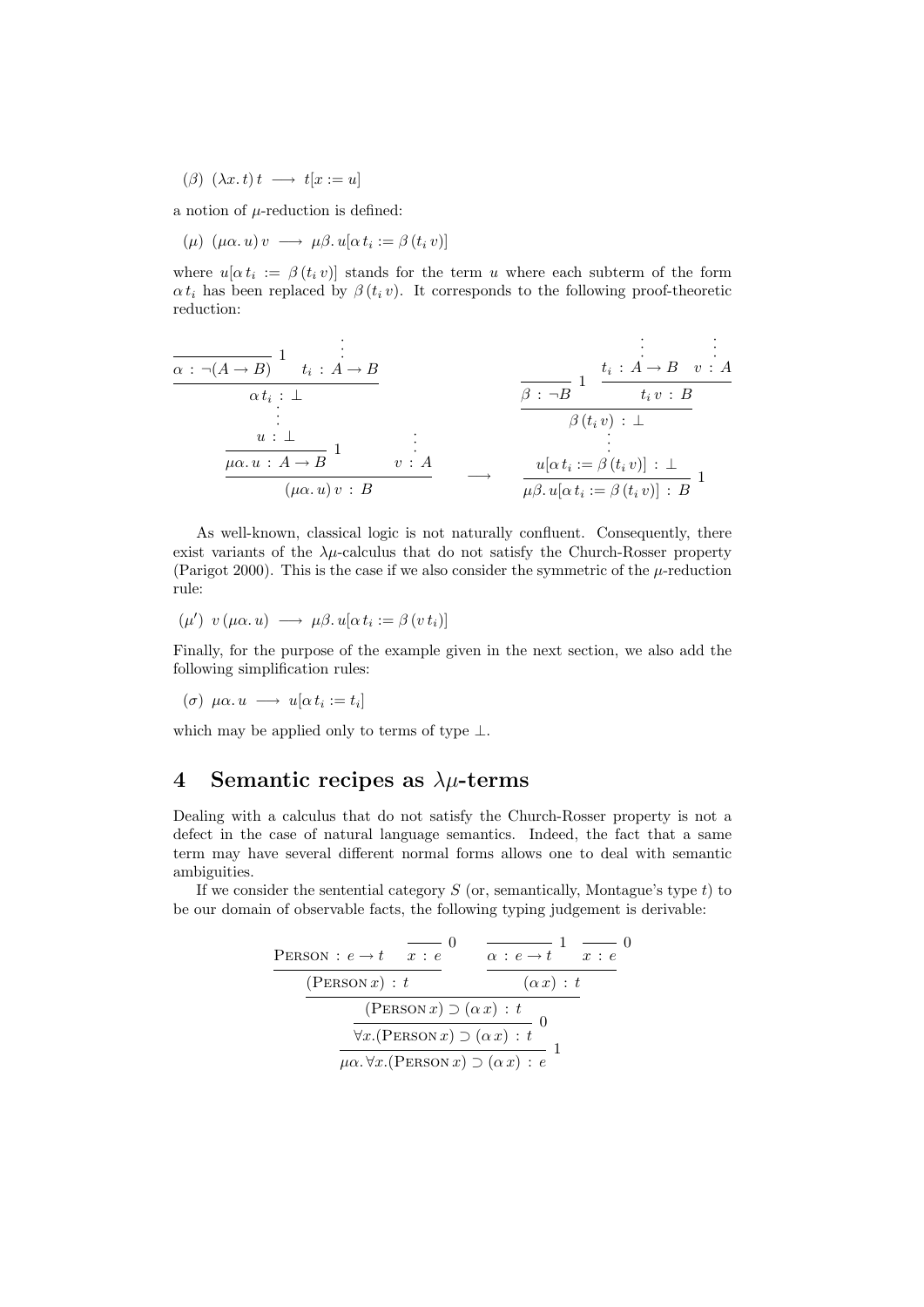This allows the following type logical lexical entries to be defined:

|          | everybody – $\mu \alpha. \forall x.$ (PERSON x) $\supset (\alpha x)$ : | NP                                   |
|----------|------------------------------------------------------------------------|--------------------------------------|
| somebody | $-\mu\alpha.\exists x.$ (PERSON $x) \wedge (\alpha x)$ : NP            |                                      |
| loves    | $- \lambda x. \lambda y.$ LOVE $y x$                                   | $\therefore$ $(NP \setminus S) / NF$ |

Then, the sentence

#### everybody loves somebody

has only one parsing, to which is associated the following semantic reading:

 $(\lambda x. \lambda y. \text{LOVE } y \, x)$   $(\mu \alpha. \exists x. (\text{PERSON } x) \wedge (\alpha x))$   $(\mu \alpha. \forall x. (\text{PERSON } x) \supset (\alpha x)).$ 

This  $\lambda \mu$ -term may be considered as an underspecified representation. Indeed, its possible reductions yield two different normal forms:

 $(\lambda x. \lambda y. \text{LOVE } y \, x)$   $(\mu \alpha. \exists x. (\text{PERSON } x) \wedge (\alpha \, x))$   $(\mu \alpha. \forall x. (\text{PERSON } x) \supset (\alpha \, x))$  $\rightarrow (\lambda y. \text{LOVE } y (\mu \alpha. \exists x. (\text{PERSON } x) \wedge (\alpha x))) (\mu \alpha. \forall x. (\text{PERSON } x) \supset (\alpha x))$  ( $\beta$ )

$$
\longrightarrow \text{LOVE}(\mu\alpha. \forall x. (\text{PERSON } x) \supset (\alpha x))(\mu\alpha. \exists x. (\text{PERSON } x) \land (\alpha x)) \tag{3}
$$

$$
\longrightarrow (\mu \beta. \forall x. (\text{PERSON } x) \supset (\beta (\text{LOVE } x))) (\mu \alpha. \exists x. (\text{PERSON } x) \land (\alpha x)) \tag{ \mu'}
$$

- $\rightarrow \mu\beta.\forall x.(\text{PERSON } x) \supset (\beta (\text{LOVE } x (\mu\alpha.\exists y.(\text{PERSON } y) \wedge (\alpha y))))$  ( $\mu$ )
- $\rightarrow \forall x.$ (PERSON  $x) \supset (\text{LOVE } x (\mu \alpha. \exists y. (\text{PERSON } y) \wedge (\alpha y)))$  (σ)
- $\rightarrow \forall x.$ (PERSON x)  $\supset (\mu \alpha. \exists y.$ (PERSON y)  $\wedge (\alpha (\text{LOVE } x y)))$  $\bigcirc$

$$
\longrightarrow \forall x.(\text{PERSON } x) \supset (\exists y.(\text{PERSON } y) \land (\text{LOVE } x y))
$$
 (σ)

 $(\lambda x. \lambda y. \text{LOVE } y x) (\mu \alpha. \exists x. (\text{PERSON } x) \wedge (\alpha x)) (\mu \alpha. \forall x. (\text{PERSON } x) \supset (\alpha x))$ 

$$
\longrightarrow (\lambda y. \text{LOVE } y (\mu \alpha. \exists x. (\text{PERSON } x) \land (\alpha x))) (\mu \alpha. \forall x. (\text{PERSON } x) \supset (\alpha x)) \tag{3}
$$

 $\longrightarrow$  LOVE  $(\mu \alpha. \forall x.(\text{PERSON } x) \supset (\alpha x)) (\mu \alpha. \exists x.(\text{PERSON } x) \wedge (\alpha x))$  ( $\beta$ )

$$
\longrightarrow (\mu \beta. \forall x. (\text{person } x) \supset (\beta (\text{love } x)))(\mu \alpha. \exists x. (\text{person } x) \land (\alpha x)) \tag{ \mu'}
$$

$$
\longrightarrow \mu \alpha. \exists y. (\text{person } y) \land (\alpha ((\mu \beta. \forall x. (\text{person } x) \supset (\beta (\text{love } x))) y)) \tag{ \mu'}
$$

- $\longrightarrow \exists y.(\text{PERSON } y) \wedge ((\mu \beta. \forall x.(\text{PERSON } x) \supset (\beta (\text{LOVE } x))))$  (σ)
- $\longrightarrow \exists y.$ (PERSON  $y) \wedge (\mu \beta. \forall x.$ (PERSON  $x) \supset (\beta (\text{LOVE } x y)))$  ( $\mu$ )
- $\longrightarrow \exists y.(\text{PERSON } y) \land (\forall x.(\text{PERSON } x) \supset (\text{LOVE } x y))$  (σ)

These correspond to subject and object wide scope readings, respectively.

#### 5 conclusions

We have argued that Montague's type raising is a particular case of continuation. Consequently, continuation based formalisms, which have been developped in the context of programming language theory, may be used to deal with the sort of semantic ambiguities for which Montague invented type raising. Parigot's  $\lambda \mu$ -calculus is such a formalism, and we have shown how it may be used to cope with quantifier scope ambiguities. We claim that the  $\lambda \mu$ -calculus is particularly suitable for expressing compositional semantics of natural languages. For instance, it allows Cooper's (1983) storage to be given a type logical foundation. In fact, it allows a lot of dynamic constructs to be defined, which is of particular interest for discourse representation.